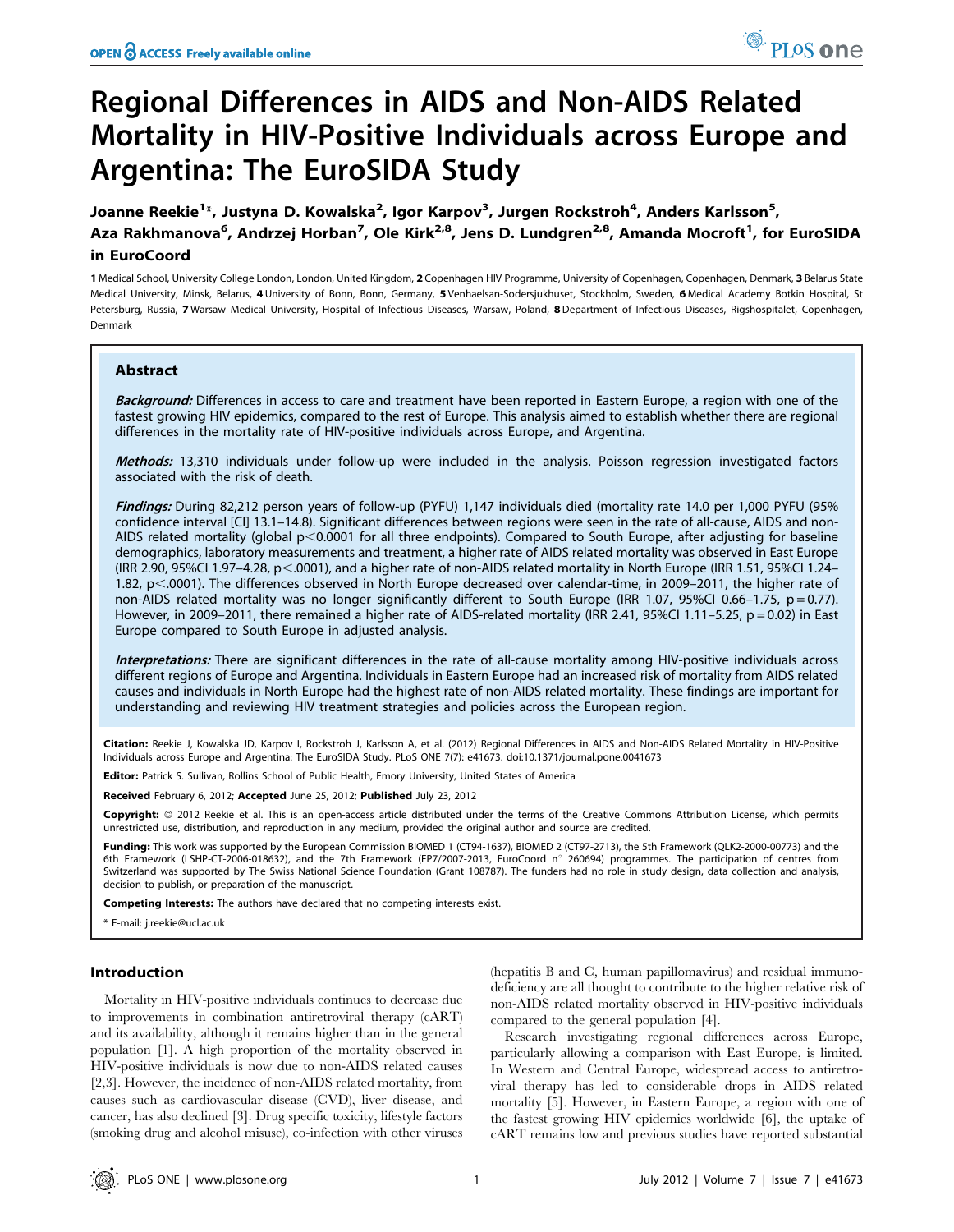differences in access to care and treatment compared to the rest of Europe [7,8]. Shortly after the introduction of cART, the EuroSIDA study reported that the all-cause mortality rate in Western Central Europe was significantly lower than in North and South Europe [9]. Since then, the study has grown substantially, particularly in Eastern Europe where few cohort studies are established. Additionally, to allow for comparisons outside of Europe the study includes data from Argentina, where the uptake of cART is high, with more than 95% of those in need of cART (CD4 count <350 cells/mm<sup>3</sup>) receiving it [10]. The study provides a unique opportunity to establish whether, in the current treatment era, regional differences in the mortality rate of HIVpositive individuals remain.

## Methods

#### Ethics Statement

Informed consent and ethics committee approval were obtained in each participating centre according to national guidelines. Full study details are available at www.cphiv.dk.

#### Inclusion Criteria

The EuroSIDA study is a prospective study of individuals with HIV-1 in more than 100 centres across Europe, Israel and Argentina. To be eligible for inclusion into EuroSIDA, individuals must be aged 16 or older and have a pre-booked outpatient appointment at the centre. Starting in May 1994, there have been eight different periods of enrolment in EuroSIDA (cohorts I–VIII). Currently, 16,597 individuals are enrolled in EuroSIDA. The study has expanded into Eastern Europe with half of the individuals originating from Eastern European countries in Cohort VIII. Data is collected and updated at 6-monthly intervals on standardised recruitment and follow-up forms. Full study details are available at www.cphiv.dk. The incidence of LTFU in EuroSIDA has previously been reported to be fairly consistent over time at  $\leq 5\%$  per 100 PYFU [11]. An extensive quality assurance program has been established that includes data checking at the coordinating office, as well as regular monitoring visits with source verification of all new major events, plus a random selection of individuals followed at the clinics.

#### Statistical Methods

Individuals were included from baseline, defined as either 1<sup>st</sup> January 2002 or enrolment into EuroSIDA, whichever occurred later, this was when EuroSIDA expanded its network in East Europe. Additionally, previous EuroSIDA studies have reported mortality rates in earlier time periods [3,12]. Follow-up was until death, or 6 months after their last recorded visit (to allow for delays in reporting death), whichever occurred first. The incidence of mortality was calculated per 1,000 person years of follow-up (PYFU) and stratified by region. Individuals were divided into 6 regions according to country of residence as follows:

- South Europe: Greece, Israel, Italy, Portugal, Spain.
- N West Central Europe: Austria, Belgium, France, Germany, Luxembourg, Switzerland.
- $\bullet$  North Europe: Denmark, Finland, Ireland, the Netherlands, Norway, Sweden, the United Kingdom
- N East Central Europe: Bulgaria, Croatia, the Czech Republic, Hungary, Poland, Romania, Serbia, Slovakia
- N Eastern Europe: Belarus, Estonia, Latvia, Lithuania, the Russian Federation, Ukraine
- Argentina

In order to compare the regions of Europe and Argentina, South Europe was chosen as the reference group as this group contained the largest number of individuals.

For individuals who died, date and cause of death are reported by the site investigator and, since 2004, a Coding Causes of Death in HIV (CoDe) case report form is additionally completed for each fatal case and CoDe methods used to determine the underlying cause of death [13]. Deaths reported without a known cause were classified as either unknown AIDS or unknown non-AIDS mortality according to earlier developed methods [14].

Poisson regression analyses were used to investigate factors associated with the incidence of mortality. Variables investigated were age, gender, ethnic origin, smoking status, anaemia, hypertension, diabetes, hepatitis B and C status, HIV transmission group, CD4 count, any previous AIDS defining illnesses and year of follow-up. Age and year of follow-up were treated as continuous variables. CD4 count was categorised  $($  < 200, 200–349, 350–500,  $\geq$  500 cell/mm<sup>3</sup>, missing) to allow for patients with missing values to remain in the analysis. Further treatment for HIV was split into 4 categories, not on cART, on cART with a viral load  $\leq$  500 copies/ml, on cART with a viral load  $\geq$  500 copies/ml, or on cART with no viral load measurement available. cART was defined as receiving  $\geq$  3 antiretrovirals. A cut-off of 500 copies/ml was chosen as this was lower limit of detection of the viral load assay for some individuals. Both current (time-updated) and baseline values were investigated for variables that could change over time. Factors that were significant in univariate analysis  $(p<0.1)$  were included in multivariate analyses.

Individuals were classed as Hepatitis B positive if they had a positive HBV surface antigen test recorded and Hepatitis C positive if they had a positive HCV antibody test. Hypertension was defined as a diastolic blood pressure  $\geq 90$  or a systolic blood pressure  $\geq$ 140 (mmHg) or receiving anti-hypertensive medication. If a diagnosis of insulin dependent diabetes was reported by the investigating centre or if an individual was receiving anti-diabetic medication they were classed as diabetic. Anaemia was defined as a haemoglobin level  $\leq 12$  or  $\leq 14$  (mg/dl) for females and males respectively [15]. Smoking status was defined as either never, current, previous or unknown.

All analysis was performed using SAS 9.1 (SAS institute, Cary North Carolina, USA).

## Results

13,310 HIV-positive individuals were included in the analysis. There were clear differences in demographics across the regions (table 1). In East Europe, individuals were more likely to be younger (median age 30), female (42%) and infected via intravenous drug use [IDU] (49%) or heterosexual sex (41%). In contrast the majority of the individuals in West Central (45%), and North Europe (59%) were infected through homosexual sex. Similar baseline CD4 counts were observed across the regions. In South, West Central, North, East Central Europe and Argentina around 75–80% were on cART at baseline compared to only 30% in East Europe. In these individuals on cART, 62% in East Europe had a viral load  $\leq 500$  copies/ml compared to 70–85% in the other regions.

From 2002 until a median last follow-up date of September 2011 (interquartile range [IQR] April 09-December 2011), individuals were followed for a total of 82,212 PYFU. During this time 1,147 patients died, the crude mortality rate was 14.0 per 1,000 PYFU (95% confidence interval [CI] 13.1–14.8). The majority (837, 73%) were attributed to non-AIDS related causes, the crude mortality rate was 10.2 non-AIDS related deaths per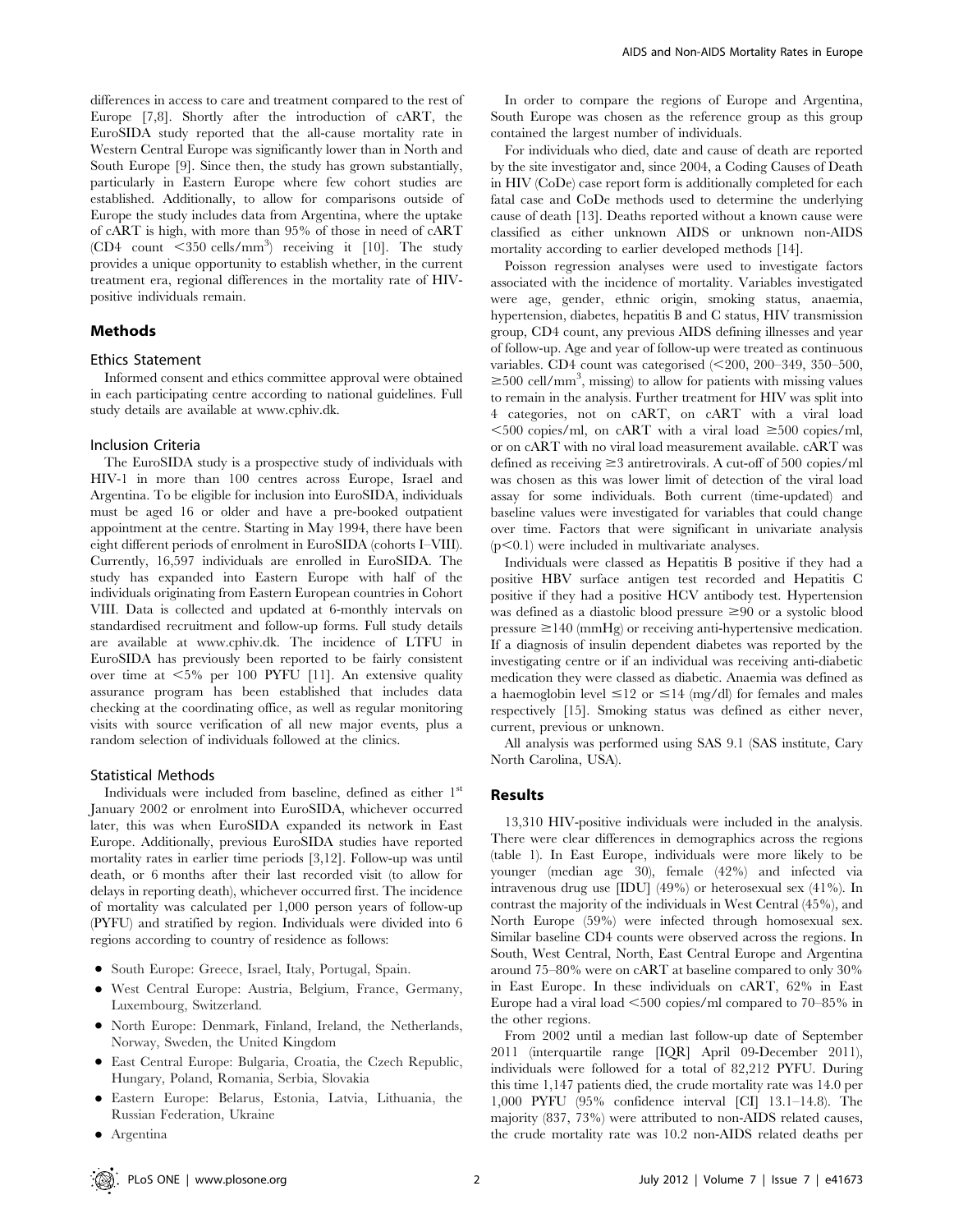Table 1. Baseline characteristics (baseline was defined as either 1<sup>st</sup> January 2002 or enrolment into EuroSIDA which ever occurred later).

|                                                        |                               | South Europe |                   | West central<br><b>Europe</b> |                         | <b>North Europe</b> |                 | <b>East Central</b><br><b>Europe</b> |                   | <b>East Europe</b> |                   | Argentina      |                    |
|--------------------------------------------------------|-------------------------------|--------------|-------------------|-------------------------------|-------------------------|---------------------|-----------------|--------------------------------------|-------------------|--------------------|-------------------|----------------|--------------------|
| Total (N,% of total)                                   |                               | 3246         | 24.4%             | 2920                          | 21.9%                   | 2866                | 21.5%           | 1700                                 | 12.8%             |                    | 2082 15.6%        | 496            | 3.7%               |
| Gender (N.%)                                           | Male                          | 2391         | 73.7%             | 2246                          | 76.9%                   | 2332                | 81.4%           | 1221                                 | 71.8%             |                    | 1171 57.7%        | 308            | 62.1%              |
| Race (N.%)                                             | White                         | 2971         | 91.5%             | 2102                          | 72.0%                   | 2426                | 84.6%           | 1674                                 | 98.5%             |                    | 2074 102.3%       | 489            | 98.6%              |
| <b>Exposure Group</b>                                  | Homosexual                    | 1101         | 33.9%             | 1307                          | 44.8%                   | 1693                | 59.1%           | 627                                  | 36.9%             | 154                | 7.6%              | 126            | 25.4%              |
| (N.%)                                                  | <b>Injection Drug</b><br>User | 949          | 29.2%             | 406                           | 13.9%                   | 317                 | 11.1%           | 449                                  | 26.4%             | 996                | 49.1%             | 62             | 12.5%              |
|                                                        | Heterosexual                  | 988          | 30.4%             | 849                           | 29.1%                   | 684                 | 23.9%           | 490                                  | 28.8%             | 830                | 40.9%             | 292            | 58.9%              |
| Prior AIDS (N.%)                                       |                               | 853          | 26.3%             | 951                           | 32.6%                   | 915                 | 31.9%           | 424                                  | 24.9%             | 402                | 19.8%             | 161            | 32.5%              |
| Hepatitis B (N.%)                                      | Negative                      | 2186         | 67.3%             | 2308                          | 79.0%                   | 2339                | 81.6%           | 1408                                 | 82.8%             |                    | 1653 81.5%        | 357            | 72.0%              |
|                                                        | Positive                      | 162          | 5.0%              | 202                           | 6.9%                    | 206                 | 7.2%            | 81                                   | 4.8%              | 112                | 5.5%              | 26             | 5.2%               |
|                                                        | Unknown                       | 898          | 27.7%             | 410                           | 14.0%                   | 321                 | 11.2%           | 211                                  | 12.4%             | 317                | 15.6%             | 113            | 22.8%              |
| Hepatitis C (N.%)                                      | Negative                      | 1595         | 49.1%             | 1982                          | 67.9%                   | 1839                | 64.2%           | 995                                  | 58.5%             | 699                | 34.5%             | 295            | 59.5%              |
|                                                        | Positive                      | 755          | 23.3%             | 460                           | 15.8%                   | 329                 | 11.5%           | 480                                  | 28.2%             |                    | 1014 50.0%        | 91             | 18.3%              |
|                                                        | Unknown                       | 896          | 27.6%             | 478                           | 16.4%                   | 698                 | 24.4%           | 225                                  | 13.2%             | 369                | 18.2%             | 110            | 22.2%              |
| Hypertension                                           | No                            | 1629         | 50.2%             | 1136                          | 38.9%                   | 862                 | 30.1%           | 1045                                 | 61.5%             | 1295               | 63.9%             | 292            | 58.9%              |
|                                                        | Yes                           | 488          | 15.0%             | 538                           | 18.4%                   | 505                 | 17.6%           | 327                                  | 19.2%             | 119                | 5.9%              | 42             | 8.5%               |
|                                                        | Unknown                       | 1129         | 34.8%             | 1246                          | 42.7%                   | 1499                | 52.3%           | 328                                  | 19.3%             | 668                | 32.%9             | 162            | 32.7%              |
| <b>Diabetes</b>                                        | <b>No</b>                     | 2904         | 89.5%             | 2012                          | 68.9%                   | 2614                | 91.2%           | 1609                                 | 94.6%             | 2061               | 101.6%            | 489            | 98.6%              |
|                                                        | Yes                           | 180          | 5.5%              | 148                           | 5.1%                    | 93                  | 3.2%            | 44                                   | 2.6%              | 5                  | 0.2%              | 5              | 1.0%               |
|                                                        | Unknown                       | 162          | 5.0%              | 760                           | 26.0%                   | 159                 | 5.5%            | 47                                   | 2.8%              | 16                 | 0.8%              | $\overline{2}$ | 0.4%               |
| Anaemia                                                | No                            | 2194         | 67.6%             | 1904                          | 65.2%                   | 1642                | 57.3%           | 776                                  | 45.6%             | 197                | 9.7%              | 187            | 37.7%              |
|                                                        | Yes                           | 782          | 24.1%             | 747                           | 25.6%                   | 911                 | 31.8%           | 295                                  | 17.4%             | 110                | 5.4%              | 205            | 41.3%              |
|                                                        | Unknown                       | 270          | 8.3%              | 269                           | 9.2%                    | 313                 | 10.9%           | 629                                  | 37.0%             |                    | 1775 87.5%        | 104            | 21.0%              |
| Smokina                                                | Never                         | 706          | 21.7%             | 765                           | 26.2%                   | 576                 | 20.1%           | 416                                  | 24.5%             | 387                | 19.1%             | 146            | 29.4%              |
|                                                        | Current                       | 1495         | 46.1%             | 1179                          | 40.4%                   | 1156                | 40.3%           | 872                                  | 51.3%             |                    | 1142 56.3%        | 169            | 34.1%              |
|                                                        | Previous                      | 623          | 19.2%             | 669                           | 22.9%                   | 643                 | 22.4%           | 306                                  | 18.0%             | 369                | 18.2%             | 146            | 29.4%              |
|                                                        | Unknown                       | 422          | 13.0%             | 307                           | 10.5%                   | 491                 | 17.1%           | 106                                  | 6.2%              | 184                | 9.1%              | 35             | 7.1%               |
| On cART (N.%)                                          |                               | 2558         | 78.8%             | 2170                          | 74.3%                   | 2286                | 79.8%           | 1269                                 | 74.6%             | 603                | 29.7%             | 367            | 74.0%              |
| On cART with viral load<500copies/ml<br>(N, % on cART) |                               | 1795         | 70.2%             | 1732                          | 79.3%                   | 1927                | 84.3%           | 978                                  | 77.0%             | 371                | 61.5%             | 253            | 68.9%              |
| Missing viral load on cART (N, % on cART)              |                               | 16           | 0.6%              | 5                             | 0.2%                    | 11                  | 0.5%            | 20                                   | 1.6%              | 40                 | 6.6%              | 9              | 2.5%               |
| Age (median, IQR)                                      |                               | 40           | $35 - 46$         | 42                            | $37 - 49$               | 43                  | $37 - 50$       | 35                                   | $30 - 42$         | 30                 | $25 - 36$         | 37             | $31 - 43$          |
| CD4 count (median, IQR)                                |                               | 450          | 291-650 432       |                               | 286-621 420             |                     | 279-598         | 373                                  | $242-$<br>543     | 407                | 259-575 342       |                | $201 - 510$        |
| Missing CD4 count (N, %)                               |                               | 20           | 0.6%              | 10                            | 0.3%                    | 15                  | 0.5%            | 6                                    | 0.4%              | 96                 | 4.6%              | 4              | 0.8%               |
| Baseline date (median, IQR)                            |                               | 1/02         | $1/02 -$<br>12/03 | 1/02                          | $1/02 - 12/ 1/02$<br>05 |                     | 1/02-12/03 1/04 |                                      | $1/02 -$<br>12/08 | 2/06               | $4/04 - 6/$<br>08 | 2/06           | $11/03 - 6/$<br>06 |

doi:10.1371/journal.pone.0041673.t001

1,000 PYFU (95% CI 9.5–10.9) compared to 3.8 AIDS related deaths per 1,000 PYFU (95% CI 3.4–4.2). Figure 1 shows the crude mortality rate for all cause, AIDS and non-AIDS related causes by region. Significant differences in mortality were seen across the 6 different regions (global  $p<0.0001$  for all three endpoints). Higher all-cause mortality rates were observed in North and East Europe compared to the other regions. In East Europe a higher rate of AIDS related mortality was observed, the crude mortality rate due to AIDS related causes in East Europe was over three times higher than in South Europe (incidence rate ratio [IRR] 3.41, 95%CI 2.48-4.68, p<0001). In contrast, a higher rate of non-AIDS related mortality was observed in North Europe, compared to South Europe, the crude rate of non-AIDS related mortality in North Europe was 1.4 times higher (IRR 1.41, 95% CI 1.18-1.69, p<0001).

Table 2 shows the characteristics of the individuals who died at the time of their death in each of the 6 regions. Those in East Europe were younger at the time of their death and had lower CD4 counts. A higher proportion on individuals in East Europe (66%) and Argentina (68%) had experienced an AIDS event prior to their death than in the other regions. In contrast, in those dying in South, West Central, North, East Central Europe and Argentina around 30–40% had been diagnosed with a non-AIDS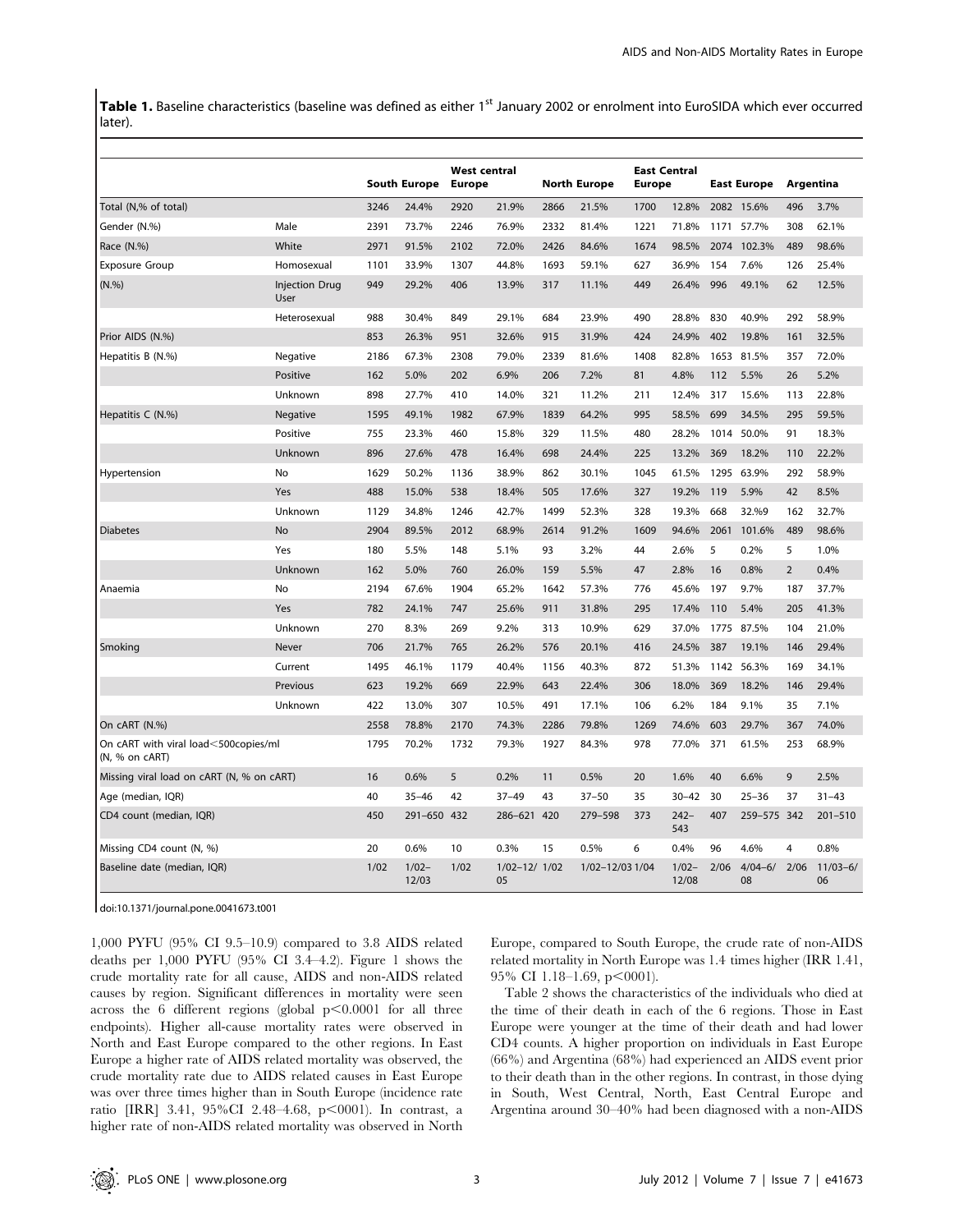

Figure 1. Crude mortality rate across the six different regions. Cause of death are reported by the site investigator and, since 2004, a Coding of Death in HIV (CoDe) case report form is additionally completed for each fatal case and CoDe methods used to determine the underlying cause of death. doi:10.1371/journal.pone.0041673.g001

event prior to their death, whereas only 17% had been diagnosed in East Europe.

Table 3 gives the results of the Poisson regression analysis and presents the incidence rate ratios for all-cause, AIDS and non-AIDS related mortality for the five regions compared to South Europe. Adjusting for gender, age, HIV exposure group, AIDS diagnosis prior to baseline, non-AIDS event prior to baseline, hepatitis B and C status, hypertension, anaemia, baseline CD4 count, baseline date and baseline on cART/viral load status accounted for some of the higher rate of AIDS-related mortality observed in East Europe, though the rate of AIDS-related mortality was still more than double the rate in South Europe (IRR 2.27, 95%CI 1.42–3.46,  $p = 0.0006$ ). Further, modelling age, hepatitis B and C status, hypertension, anaemia, CD4 count, year of follow-up and on cART viral load as time updated covariates the rate of AIDS related mortality was more than three times higher in East Europe compared to South.

A higher incidence of non-AIDS related mortality was observed, after adjusting for baseline variables (listed in the footnote of table 3), in North Europe (IRR 1.63, 95%CI 1.34–1.99, p $<$ 0001), East Central Europe (IRR 1.31, 95%CI 1.01–1.70,  $p = 0.04$ ) and East Europe (IRR 1.81, 95%CI 1.27–2.57,  $p = 0.001$ ) compared to South Europe (Table 3). After including time-updated covariates in the model the increased rate was no longer significant in East Central Europe (IRR 1.22, 95% CI 0.95–1.58,  $p = 0.11$ ) or East Europe (IRR 1.29, 95% CI 0.98-1.71,  $p = 0.07$ ) but there remained a significantly increased rate of mortality in North Europe (IRR 1.51, 95% CI 1.24–1.82, p $\leq$ 0001).

In the adjusted analyses, increasing year of follow-up was associated with a significantly lower rate of both AIDS (IRR 0.91,  $95\%$ CI 0.87–0.95, p $\leq$ .0001 and non-AIDS related mortality (IRR 0.90, 95%CI 0.88–0.92,  $p<0001$ ). The test for interaction between region and calendar year of follow-up was significant for all-cause  $(p = 0.02)$  and AIDS related  $(p = 0.05)$  mortality, indicating that the effect of calendar year of follow-up on mortality rate may be different in each region, although it was nonsignificant for non-AIDS related mortality ( $p = 0.10$ ). Figure 2 shows the adjusted incidence rate ratio for mortality per calendar year of follow-up stratified by region, from the fully adjusted model. Significant decreases over time in all-cause mortality rates were observed in West Central (IRR 0.90 per calendar year later, 95%CI 0.85–0.95, p = 0.0002), North (IRR 0.85 per calendar year later, 95%CI 0.82–0.89, p<0001), and East Europe (IRR 0.89 per calendar year later, 95%CI 0.84–0.95, p0.0005). No significant changes over time in all-cause mortality were observed in South  $(p=0.32)$  or East Central Europe  $(p=0.37)$ . Argentina was excluded from this analysis due to the limited number of patients. Despite the observed decrease in mortality in East Europe over time, in the most recent period, 2009–2011, there remained a higher rate of all-cause (IRR 1.50, 95%CI 1.50–2.38, p = 0.08) and AIDS-related mortality (IRR 2.41, 95%CI 1.11–5.25,  $p = 0.02$  compared to South Europe in adjusted analysis. However, in 2009–2011, the significantly higher rate in North Europe was no longer observed for all-cause (IRR 0.91, 95%CI 0.58–1.42,  $p = 0.18$  or non-AIDS related mortality (IRR 1.07, 95%CI 0.66–1.75,  $p = 0.77$ , suggesting that the differences in North Europe, relative to South, are decreasing over time.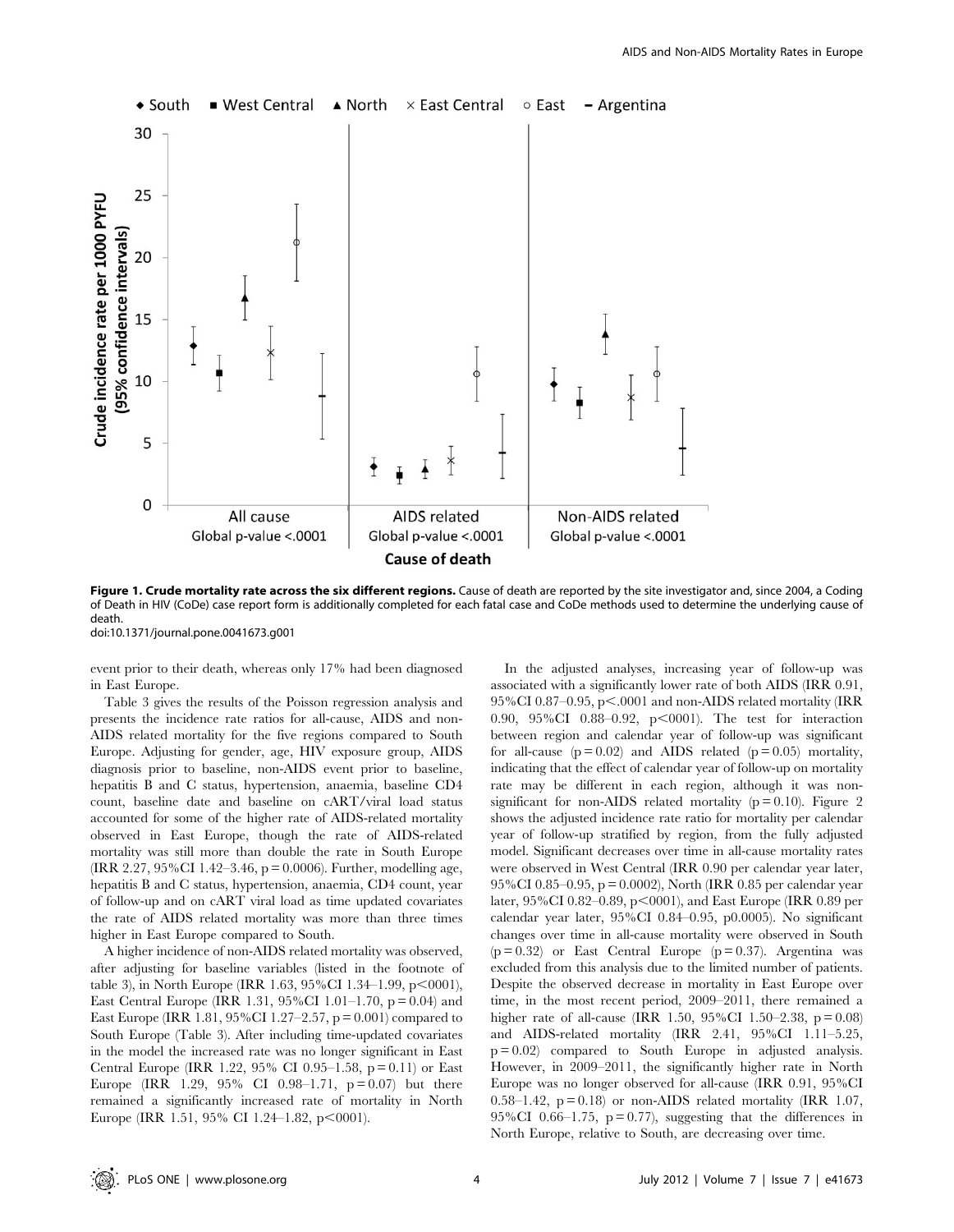Table 2. Characteristics at time of death of 1147 patients who died between 2002–2011 across Europe and Argentina.

|                                                                 | Region       |                           |               |                     |              |             |          |
|-----------------------------------------------------------------|--------------|---------------------------|---------------|---------------------|--------------|-------------|----------|
|                                                                 | South        | <b>West Central North</b> |               | <b>East Central</b> | East         | Argentina   | P-value* |
| N died (% of total in each region)                              | 273 (8.4%)   | 208 (7.1%)                | 337 (11.8%)   | 126 (7.4%)          | 178 (8.6%)   | 25 (5.0%)   | < .0001  |
| Age (median, IQR)                                               | $47(42-57)$  | 48 (43-59)                | $50(43-59)$   | $42(36-54)$         | $35(30-41)$  | 41 (34-48)  | < .0001  |
| CD4 count, cells/mm <sup>3</sup> (median, IQR)                  | 208 (78-392) | 249 (85-450)              | 260 (113-452) | 236 (90-416)        | 156 (45-296) | 58 (24-136) | 0.0002   |
| Missing CD4 count (N, %)                                        | 56 (20.5%)   | 39 (18.8%)                | 78 (23.2%)    | 23 (18.3%)          | 82 (46.1%)   | 11 (44.0%)  |          |
| Ever started cART (N, %)                                        | 261 (95.6%)  | 195 (93.8%)               | 325 (96.4%)   | 112 (89.9%)         | 89 (50.0%)   | 24 (96.0%)  | < .0001  |
| HIV viral load <500 copies/ml (N,% with viral<br>load measured) | 128 (63.1%)  | 101 (61.6%)               | 187 (71.4%)   | 48 (58.5%)          | 17 (37.0%)   | $6(60.0\%)$ | 0.0005   |
| Missing viral load (N,%)                                        | 70 (25.6%)   | 44(21.2%)                 | 75 (22.3%)    | 44 (34.9%)          | 132 (74.2%)  | 15 (60.0%)  |          |
| AIDS reported prior to death (N, %)                             | 159 (58.2%)  | 123 (59.1%)               | 168 (49.9%)   | 75 (59.5%)          | 118 (66.3%)  | 17 (68.0%)  | < .0001  |
| Most recent AIDS diagnosis (N, % of AIDS<br>diagnosis)          |              |                           |               |                     |              |             |          |
| Oesophageal candidiasis                                         | 12 (7.6%)    | 23 (18.7%)                | 32 (19.1%)    | 7(9.3%)             | 26 (22.0%)   | 2(11.8%)    |          |
| PCP                                                             | 14 (8.8%)    | 9(7.3%)                   | 25 (14.9%)    | 7(9.3%)             | $8(6.8\%)$   | 2 (11.8%)   |          |
| HIV wasting syndrome                                            | $8(5.0\%)$   | 12 (9.8%)                 | $10(6.0\%)$   | $6(8.0\%)$          | 18 (15.3%)   | $1(5.9\%)$  |          |
| Pulmonary TB                                                    | 18 (11.3%)   | $5(4.1\%)$                | $6(3.6\%)$    | 7(9.3%)             | 21 (17.8%)   | $1(5.9\%)$  |          |
| <b>NHL</b>                                                      | 24 (15.1%)   | $10(8.1\%)$               | 20 (11.9%)    | 8 (10.7%)           | 2(1.7%)      | $1(5.9\%)$  |          |
| Non-AIDS event prior to death (N,%)                             | 109 (39.9%)  | 63 (30.3%)                | 107 (31.8%)   | 45 (35.7%)          | 31 (17.4%)   | 8 (32.0%)   | < .0001  |
| Non-AIDS events reported (N,%)                                  |              |                           |               |                     |              |             |          |
| <b>NADM</b>                                                     | 49 (17.9%)   | 24 (11.5%)                | 45 (13.3%)    | 18 (14.3%)          | $4(2.2\%)$   | 4 (16%)     |          |
| Cardiovascular disease                                          | 32 (11.7%)   | 30 (14.4%)                | 52 (15.4%)    | 19 (15.1%)          | 3(1.7%)      | 1(4%)       |          |
| Pancreatitis                                                    | 10 (3.7%)    | $7(3.4\%)$                | $7(2.1\%)$    | 4 93.2%)            | 10 (5.6%)    | $0(0\%)$    |          |
| Liver related event                                             | 25 (9.2%)    | $9(4.3\%)$                | $11(3.3\%)$   | 10 (7.9%)           | 17 (9.6%)    | 4(16%)      |          |
| End-stage renal disease                                         | 10 (3.7%)    | $7(3.4\%)$                | 5(1.5%)       | $0(0\%)$            | $1(0.6\%)$   | $0(0\%)$    |          |

\*Chi-squared test for categorical variables and Kruskal-Wallis for continuous variables. IQR; Inter-quartile range, PCP: Pneumocystis jiroveci pneumonia, TB: mycobacterium tuberculosis, NHL: non-Hodgkin's lymphoma, NADM: non-AIDS defining malignancy.

#### doi:10.1371/journal.pone.0041673.t002

## Discussion

EuroSIDA is unique amongst studies of HIV-positive individuals in terms of its coverage across the entire continent of Europe. The results of this study with over 67,000 PYFU found significant differences in mortality rates across regions of Europe and Argentina. In particular, individuals in East Europe were found to have a higher mortality rate from AIDS related causes and individuals in North Europe a higher rate of non-AIDS related mortality. Similar rates of both AIDS and non-AIDS related mortality were seen across the other regions of Europe and Argentina. The mortality rate decreased over time particularly in West Central, North and East Europe.

Differences in the incidence of AIDS related mortality could partly be explained by variations in patient demographics including CD4 count and use of effective cART regimens. The epidemic in Eastern Europe is more recent, from 1995 there has been a rapid increase in HIV infections [16]. Since then a number of countries in the region have expanded access to antiretroviral coverage although treatment coverage remains low. UNAIDS estimated that in 2009 19% of those eligible for treatment in East Europe were accessing it, an estimated increase of 34% since the previous year [16]. In our study, after adjustment, the rate of AIDS related mortality appeared to be decreasing over time in East Europe, which may reflect improvements in antiretroviral coverage. However, after adjustment for time-updated CD4 count, use of cART, viral load and other factors, regional differences in AIDS related mortality were still significant, indicating that the differences cannot be fully explained by those variables collected and included in our models.

A high proportion of patients in East Europe are infected via IDU [17]. This was accounted for in the adjusted analysis but, IDU populations may differ across the regions. Several factors have been identified as contributing to the excess risk of mortality observed in IDUs in the cART era including decreased access and adherence to cART [18,19], and more comorbidities such as coinfection with hepatitis C [20,21]. In West Central Europe coverage of HIV services in IDU populations has been reported to be high, particularly access to cART [22]. However in East Europe services are low, there are low levels of needle exchange programmes [23] and very few IDUs have been found to be receiving antiretroviral treatment [22]. Opiate substitution programs are available in most countries but may be very limited in East Europe. Detailed information on opiate substitution programmes or whether individuals were actively injecting drug users was not available in this analysis. However, a sensitivity analysis, excluding those where the reported transmission route was IDU, found a similar increased incidence rate for East compared to South Europe, indicating that the higher prevalence of IDU does not account for the excess risk.

State-of-the-art care of HIV patients requires the utilisation of multiple health care interventions, such as the procurement of antiretroviral drugs, laboratory equipment, proper monitoring of antiretroviral treatment effectiveness and safety, and health care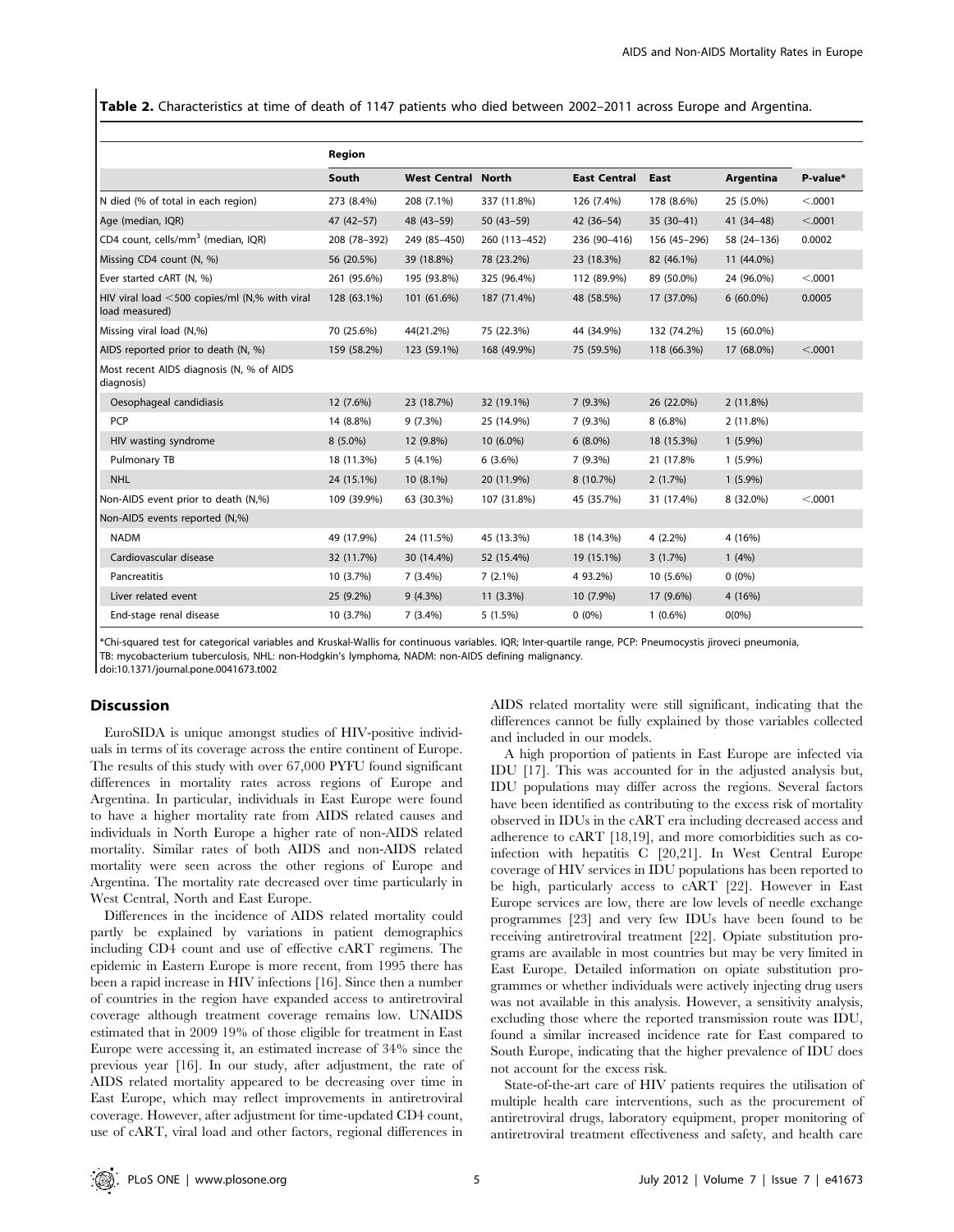Table 3. Results from univariate and multivariate Poisson regression analysis investigating mortality rates by region (South is the reference region).

| <b>All-cause mortality</b>        | <b>Univariate</b> |                          |                                 |                                 | <b>Multivariate<sup>a</sup></b> |                                  | <b>Multivariate<sup>b</sup></b> |                          |                          |  |  |
|-----------------------------------|-------------------|--------------------------|---------------------------------|---------------------------------|---------------------------------|----------------------------------|---------------------------------|--------------------------|--------------------------|--|--|
| <b>Region</b>                     | <b>IRR</b>        | 95% CI                   | p-<br>value IRR                 |                                 | 95% CI                          | p-<br>value IRR                  |                                 | 95% CI                   | p-value                  |  |  |
| South Europe                      | 1.00              | $\overline{\phantom{0}}$ | $\overline{\phantom{0}}$        | 1.00                            | $\overline{\phantom{0}}$        | $\overline{\phantom{a}}$         | 1.00                            | $-$                      | $\overline{\phantom{0}}$ |  |  |
| <b>West Central Europe</b>        | 0.83              | $0.69 - 0.99$            | 0.04                            | 0.99                            | $0.82 - 1.20$                   | 0.90                             | 0.85                            | $0.70 - 1.03$            | 0.09                     |  |  |
| North Europe                      | 1.30              | $1.11 - 1.53$            | 0.001                           | 1.50                            | $1.26 - 1.78$                   | $< 0.001$ 1.37                   |                                 | $1.15 - 1.62$            | 0.0003                   |  |  |
| East Central Europe               | 0.96              | $0.77 - 1.18$            | 0.67                            | 1.31                            | $1.05 - 1.64$                   | 0.01                             | 1.28                            | $1.03 - 1.59$            | 0.02                     |  |  |
| East Europe                       | 1.65              | $1.36 - 1.99$            | $< 0.001$ 2.07                  |                                 | $1.57 - 2.73$                   | $< 0.001$ 1.77                   |                                 | $1.42 - 2.20$            | < .0001                  |  |  |
| Argentina                         | 0.68              | $0.45 - 1.03$            | 0.06                            | 0.99                            | $0.65 - 1.52$                   | 0.97                             | 0.77                            | $0.50 - 1.16$            | 0.21                     |  |  |
| <b>AIDS related mortality</b>     | <b>Univariate</b> |                          |                                 | <b>Multivariate<sup>c</sup></b> |                                 |                                  |                                 | <b>Multivariated</b>     |                          |  |  |
| <b>Region</b>                     | <b>IRR</b>        | 95% CI                   | p-<br>value                     | <b>IRR</b>                      | 95% CI                          | p-value                          | <b>IRR</b>                      | 95% CI                   | p-value                  |  |  |
| South Europe                      | 1.00              | $\overline{\phantom{0}}$ | $\overline{\phantom{0}}$        | 1.00                            | $\overline{\phantom{a}}$        | $\overline{\phantom{a}}$         | 1.00                            | $\overline{\phantom{0}}$ | $\qquad \qquad -$        |  |  |
| <b>West Central Europe</b>        | 0.77              | $0.53 - 1.13$            | 0.18                            | 0.84                            | $0.57 - 1.23$                   | 0.36                             | 0.72                            | $0.49 - 1.06$            | 0.09                     |  |  |
| North Europe                      | 0.94              | $0.66 - 1.34$            | 0.73                            | 1.09                            | $0.75 - 1.58$                   | 0.66                             | 1.01                            | $0.70 - 1.46$            | 0.95                     |  |  |
| <b>East Central Europe</b>        | 1.16              | $0.78 - 1.74$            | 0.46                            | 1.29                            | $0.84 - 1.97$                   | 0.24                             | 1.43                            | $0.93 - 2.19$            | 0.10                     |  |  |
| East Europe                       | 3.41              | $2.48 - 4.68$            | $< 0.001$ 2.27                  |                                 | $1.42 - 3.64$                   | 0.0006                           | 2.90                            | $1.97 - 4.28$            | < .0001                  |  |  |
| Argentina                         | 1.36              | $0.73 - 2.51$            | 0.33                            | 1.03                            | $0.54 - 1.95$                   | 0.93                             | 1.01                            | $0.53 - 1.90$            | 0.98                     |  |  |
| <b>Non-AIDS related mortality</b> | <b>Univariate</b> |                          | <b>Multivariate<sup>a</sup></b> |                                 |                                 | <b>Multivariate</b> <sup>b</sup> |                                 |                          |                          |  |  |
| Region                            | <b>IRR</b>        | 95% CI                   | p-value                         | <b>IRR</b>                      | 95% CI                          | p-value                          | <b>IRR</b>                      | 95% CI                   | p-value                  |  |  |
| South Europe                      | 1.00              | $\overline{\phantom{a}}$ | $\overline{\phantom{0}}$        | 1.00                            | $\overline{\phantom{a}}$        | $\overline{\phantom{a}}$         | 1.00                            | $\overline{\phantom{0}}$ | $\overline{\phantom{0}}$ |  |  |
| <b>West Central Europe</b>        | 0.85              | $0.69 - 1.04$            | 0.11                            | 1.01                            | $0.81 - 1.26$                   | 0.92                             | 0.88                            | $0.70 - 1.10$            | 0.27                     |  |  |
| North Europe                      | 1.41              | $1.18 - 1.69$            | 0.0002                          | 1.63                            | $1.34 - 1.99$                   | < .0001                          | 1.51                            | $1.24 - 1.82$            | < .0001                  |  |  |
| <b>East Central Europe</b>        | 0.89              | $0.69 - 1.14$            | 0.35                            | 1.31                            | $1.01 - 1.70$                   | 0.04                             | 1.22                            | $0.95 - 1.58$            | 0.11                     |  |  |
| East Europe                       | 1.09              | $0.85 - 1.39$            | 0.51                            | 1.81                            | $1.27 - 2.57$                   | 0.001                            | 1.29                            | $0.98 - 1.71$            | 0.07                     |  |  |
| Argentina                         | 0.47              | $0.27 - 0.82$            | 0.008                           | 0.87                            | $0.49 - 1.54$                   | 0.62                             | 0.61                            | $0.35 - 1.09$            | 0.09                     |  |  |

adjusted for baseline variables gender, age, HIV exposure group, hepatitis B and C status, prior AIDS diagnosis, prior non-AIDS diagnosis, hypertension, diabetes, anaemia, smoking status, CD4 count, baseline date and on cART viral load.

badjusted as in a but age, hepatitis B and C status, hypertension, diabetes, anaemia, smoking status, CD4 count, year of follow-up and on cART viral load were included as time-updated covariates.

c adjusted for baseline variables gender, age, HIV exposure group, hepatitis B and C status, prior AIDS diagnosis, prior non-AIDS diagnosis, hypertension, diabetes, anaemia, CD4 count, baseline date and on cART viral load.

<sup>d</sup>adjusted as in a but age, hepatitis B and C status, hypertension, diabetes, anaemia, CD4 count, year of follow-up and on cART viral load were included as time-updated covariates.

doi:10.1371/journal.pone.0041673.t003

infrastructure in general [16]. Not all differences in patient care will have been captured by the use of effective cART, and overall lower levels of patient care in East Europe, may play a significant role in the higher rate of AIDS related mortality. Socio-economic and infrastructure aspects, for which we do not have data [24], may also play a role.

An increased rate of non-AIDS mortality was found in patients in North Europe compared to South Europe, and these differences could not be explained by adjusting for differences in patient demographics, treatment or other risk factors that were measured such as smoking status, co-infection and CVD risk factors, either at baseline or time-updated. However, the rate of non-AIDS related mortality does appears to be decreasing over time in North Europe with no difference observed in the most recent time period. The differences in non-AIDS mortality are probably not driven by poor patient care but by underlying differences in population morbidity

and mortality. Smoking and excessive alcohol are found at an increased level in the HIV-positive population compared to the general population [25,26] and could not be fully adjusted for in these analyses. Further, Mediterranean diet has been found to be associated with a lower risk of all-cause mortality, in particular due to CVD and cancer [27]. A recent study found that middle-aged men in North Europe had a 5% and woman 28% higher risk of all-cause mortality compared to South [28]. Although we have accounted for CVD factors such as diabetes and hypertension, these data were not available for all patients. Additionally, data on alcohol use was not available for this analysis although it has recently been added to the EuroSIDA follow-up forms. Furthermore, if HIV infection is accelerating the aging process [29], certain factors in North Europe such as a high intake of animal fat, smoking, and alcohol use, may be acting with this and could partly explain the differences observed, although we found no evidence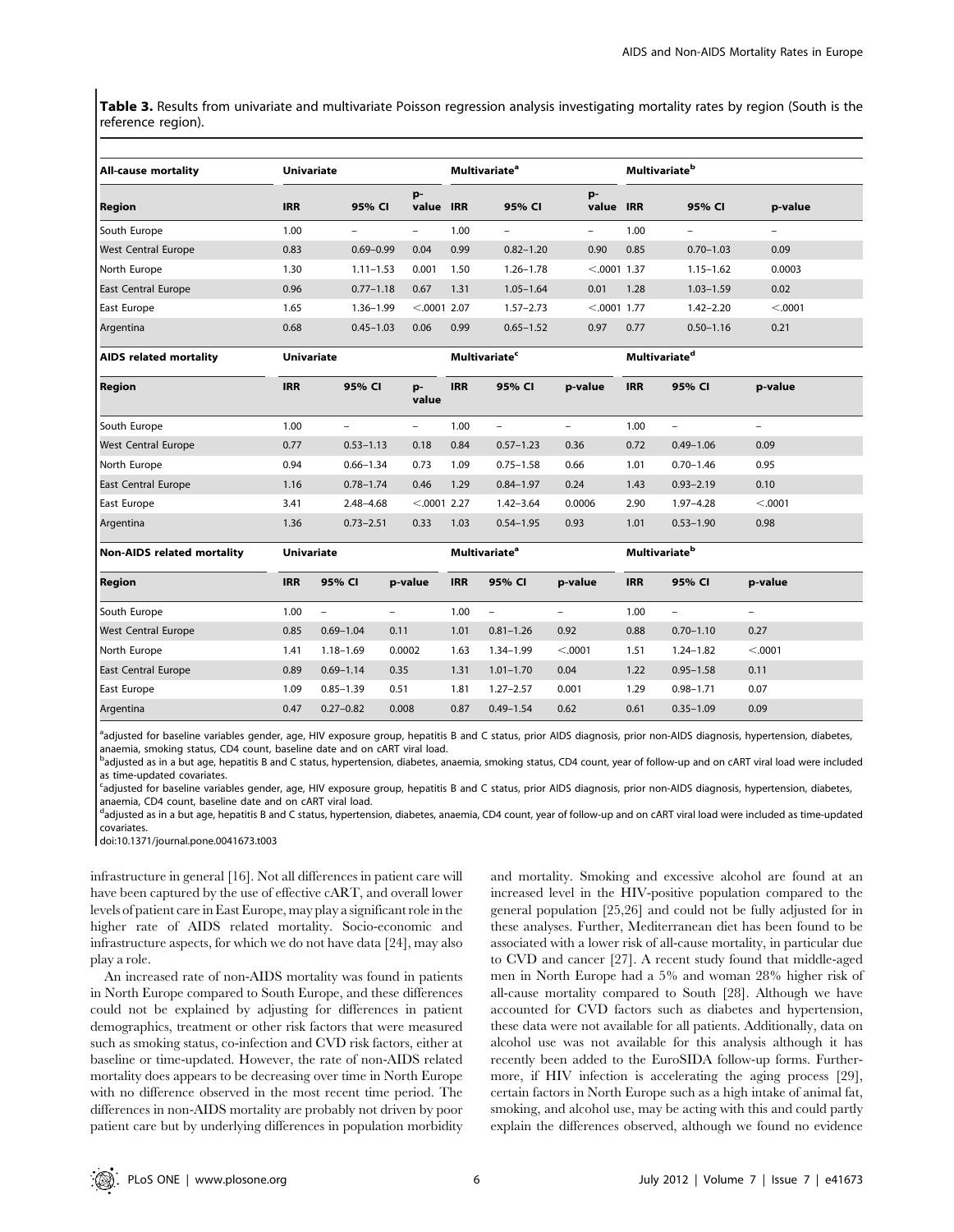

Figure 2. Incidence rate ratio (IRR) for all cause, AIDS and non-AIDS related mortality per calendar year of follow-up stratified by region. (Argentina was excluded from this analysis due to limited power). <sup>a</sup>adjusted for gender, age\*, HIV exposure group, hepatitis B\* and C\* status, prior AIDS diagnosis, prior non-AIDS diagnosis, hypertension\*, diabetes\*, anaemia\*, smoking status\*, CD4 count\*, baseline date\* and on cART viral .<br>load\*. <sup>b</sup>adjusted for gender, age\*, HIV exposure group, hepatitis B\* and C\* status, prior AIDS diagnosis, prior non-AIDS diagnosis, hypertension\*, diabetes\*, anaemia\*, CD4 count\*, baseline date\* and on cART viral load\*. \*time-updated. doi:10.1371/journal.pone.0041673.g002

that the relationship between age and mortality differed between regions (data not shown).

Another possibility is that the higher observed rate in North Europe is due to under ascertainment or incomplete reporting of mortality in other regions. Centres in some countries may be linked to national death registers allowing more complete reporting of mortality or have better methods of finding patients lost to follow-up (LTFU). LTFU in EuroSIDA is low, with individuals in North and West Central Europe having the lowest and those in East Europe the highest rates of LTFU in the study [11]. To investigate biases caused by under ascertainment of death we varied the right censoring interval from 6 months after last follow-up visit to 3 months and 1 year. The results remained consistent with the main analysis, suggesting that these differences aren't solely due to underreporting in other regions. An analysis comparing the general HIV-negative population in these regions may also help clarify the reasons for these differences.

Demographically, individuals enrolled in the EuroSIDA study are fairly representative of each region based on comparisons with data from UNAIDS [30]. However, centres included in EuroSIDA are often university-associated clinics in larger cities, thus individuals in these clinics may have better access to care and may not be representative of all clinics in Europe, with potentially better clinical outcomes. This raises most concern in Eastern Europe, where the least favourable outcomes were seen, suggesting that improvements in this region are urgently needed. Further, within each of the regions some countries maybe quite heterogeneous in terms of their political and economic situation, however, the groupings provide a valuable regional overview of the differences in mortality rate across Europe.

In conclusion, differences were observed in the rate of all-cause mortality among HIV-positive individuals across different regions of Europe. Individuals in Eastern Europe had an increased risk of mortality from AIDS related causes in part due to differences in use of effective cART. Individuals in North Europe had the highest rate of non-AIDS related mortality which could not easily be explained but did appear to decrease over time. These findings are important for understanding and reviewing HIV treatment strategies and policies across the European region.

#### Acknowledgments

## The multi-centre study group on EuroSIDA (national coordinators in parenthesis).

Argentina: (M Losso), C Elias, Hospital JM Ramos Mejia, Buenos Aires. Austria: (N Vetter), Pulmologisches Zentrum der Stadt Wien, Vienna; R Zangerle, Medical University Innsbruck, Innsbruck. Belarus: (I Karpov), A Vassilenko, Belarus State Medical University, Minsk, VM Mitsura, Gomel State Medical University, Gomel; O Suetnov, Regional AIDS Centre, Svetlogorsk. Belgium: (N Clumeck), S De Wit, M Delforge, Saint-Pierre Hospital, Brussels; R Colebunders, Institute of Tropical Medicine, Antwerp; L Vandekerckhove, University Ziekenhuis Gent, Gent. Bosnia-Herzegovina: (V Hadziosmanovic), Klinicki Centar Univerziteta Sarajevo, Sarajevo. Bulgaria: (K Kostov), Infectious Diseases Hospital, Sofia. Croatia: (J Begovac), University Hospital of Infectious Diseases, Zagreb. Czech Republic: (L Machala), D Jilich, Faculty Hospital Bulovka, Prague; D Sedlacek, Charles University Hospital, Plzen. Denmark: (J Nielsen), G Kronborg,T Benfield, M Larsen, Hvidovre Hospital, Copenhagen; J Gerstoft, T Katzenstein, A–B E Hansen, P Skinhøj, Rigshospitalet, Copenhagen; C Pedersen, Odense University Hospital, Odense; L Ostergaard, Skejby Hospital, Aarhus. Estonia: (K Zilmer), West-Tallinn Central Hospital, Tallinn; Jelena Smidt, Nakkusosakond Siseklinik, Kohtla-Järve. Finland: (M Ristola),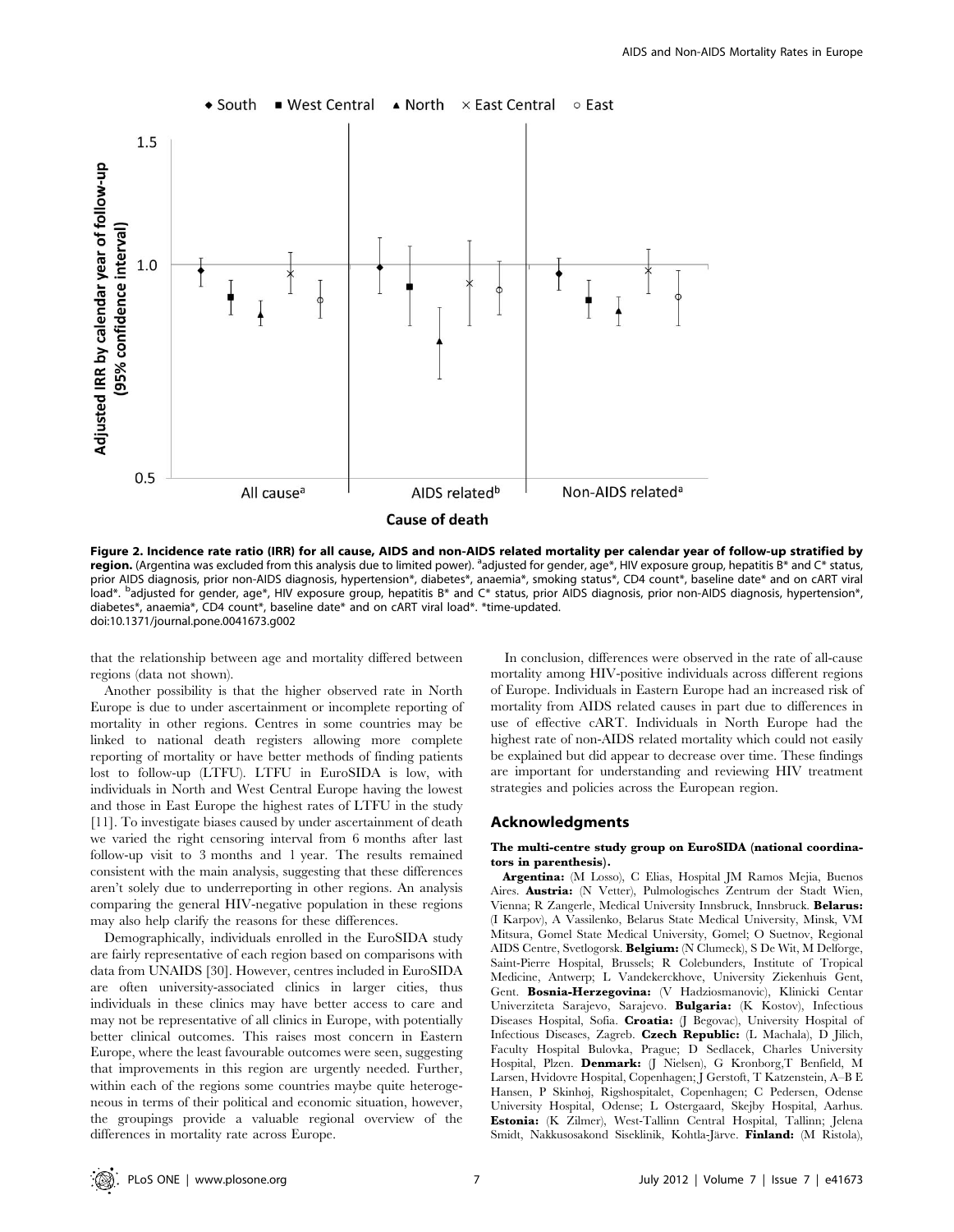Helsinki University Central Hospital, Helsinki. France: (C Katlama), Hôpital de la Pitié-Salpétière, Paris; J-P Viard, Hôpital Necker-Enfants Malades, Paris; P-M Girard, Hospital Saint-Antoine, Paris; JM Livrozet, Hôpital Edouard Herriot, Lyon; P Vanhems, University Claude Bernard, Lyon; C Pradier, Hôpital de l'Archet, Nice; F Dabis, D Neau, Unité INSERM, Bordeaux. Germany: (J Rockstroh), Universitäts Klinik Bonn; R Schmidt, Medizinische Hochschule Hannover; J van Lunzen, O Degen, University Medical Center Hamburg-Eppendorf, Infectious Diseases Unit, Hamburg; HJ Stellbrink, IPM Study Center, Hamburg; S Staszewski, JW Goethe University Hospital, Frankfurt; J Bogner, Medizinische Poliklinik, Munich; G. Fätkenheuer, Universität Köln, Cologne. Greece: (J Kosmidis), P Gargalianos, G Xylomenos, J Perdios, Athens General Hospital; G Panos, A Filandras, E Karabatsaki, 1st IKA Hospital; H Sambatakou, Ippokration Genereal Hospital, Athens. Hungary: (D Banhegyi), Szent Lásló Hospital, Budapest. Ireland: (F Mulcahy), St. James's Hospital, Dublin. Israel: (I Yust), D Turner, M Burke, Ichilov Hospital, Tel Aviv; S Pollack, G Hassoun, Rambam Medical Center, Haifa; S Maayan, Hadassah University Hospital, Jerusalem. Italy: (S Vella), Istituto Superiore di Sanita`, Rome; R Esposito, I Mazeu, C Mussini, Universita` Modena, Modena; C Arici, Ospedale Riuniti, Bergamo; R Pristera, Ospedale Generale Regionale, Bolzano; F Mazzotta, A Gabbuti, Ospedale S Maria Annunziata, Firenze; V Vullo, M Lichtner, University di Roma la Sapienza, Rome; A Chirianni, E Montesarchio, M Gargiulo, Presidio Ospedaliero AD Cotugno, Monaldi Hospital, Napoli; G Antonucci, A Testa, P Narciso, C Vlassi, M Zaccarelli, Istituto Nazionale Malattie Infettive Lazzaro Spallanzani, Rome; A Lazzarin, A Castagna, N Gianotti, Ospedale San Raffaele, Milan; M Galli, A Ridolfo, Osp. L. Sacco, Milan; A d'Arminio Monforte, Istituto Di Clinica Malattie Infettive e Tropicale, Milan. Latvia: (B Rozentale), I Zeltina, Infectology Centre of Latvia, Riga. Lithuania: (S Chaplinskas), Lithuanian AIDS Centre, Vilnius. Luxembourg: (R Hemmer), T Staub, Centre Hospitalier, Luxembourg. Netherlands: (P Reiss), Academisch Medisch Centrum bij de Universiteit van Amsterdam, Amsterdam. Norway: (V Ormaasen), A Maeland, J Bruun, Ullevål Hospital, Oslo. Poland: (B Knysz) J Gasiorowski, Medical University, Wroclaw; A Horban, E Bakowska, Centrum Diagnostyki i Terapii AIDS, Warsaw; A Grzeszczuk, R Flisiak, Medical University, Bialystok; A Boron-Kaczmarska, M Pynka, M Parczewski, Medical Univesity, Szczecin; M Beniowski, E Mularska, Osrodek Diagnostyki i Terapii AIDS, Chorzow; H Trocha, Medical University, Gdansk; E Jablonowska, E Malolepsza, K Wojcik, Wojewodzki Szpital Specjalistyczny, Lodz. Portugal: (F Antunes), M Doroana, L Caldeira, Hospital Santa Maria, Lisbon; K Mansinho, Hospital de Egas Moniz, Lisbon; F Maltez, Hospital Curry Cabral, Lisbon. Romania: (D Duiculescu), Spitalul de Boli Infectioase si Tropicale: Dr. Victor Babes, Bucarest. Russia: (A Rakhmanova), Medical Academy Botkin Hospital, St Petersburg; N Zakharova, St Petersburg AIDS Centre, St Peterburg; S

#### References

- 1. Antiretroviral Therapy Cohort Collaboration (2008) Life expectancy of individuals on combination antiretroviral therapy in high-income countries: a collaborative analysis of 14 cohort studies. Lancet 372: 293–299.
- 2. Lewden C, May T, Rosenthal E, Burty C, Bonnet F, et al. (2008) Changes in causes of death among adults infected by HIV between 2000 and 2005: The ''Mortalite 2000 and 2005'' surveys (ANRS EN19 and Mortavic). J Acquir Immune Defic Syndr 48: 590–598.
- 3. Mocroft A, Brettle R, Kirk O, Blaxhult A, Parkin JM, et al. (2002) Changes in the cause of death among HIV positive subjects across Europe: results from the EuroSIDA study. AIDS 16: 1663–1671.
- 4. Deeks SG, Phillips AN (2009) HIV infection, antiretroviral treatment, ageing, and non-AIDS related morbidity. BMJ 338: a3172.
- 5. Joint United Nations Programme on HIV/AIDS (UNAIDS) (2009) Fact Sheet, North America and Western and Central Europe. Latest epidemiological trends.
- 6. UNAIDS, World Health Organization (2009) 09 AIDS epidemic update. 1–100.
- 7. Podlekareva D, Reekie J, Rakhmanova A, Horban A, Mocroft A, et al. (2008) Indicators of the use of healthcare interventions across Europe.
- 8. Podlekareva D, Bannister W, Mocroft A, Abrosimova L, Karpov I, et al. (2008) The EuroSIDA study: Regional differences in the HIV-1 epidemic and treatment response to antiretroviral therapy among HIV-infected patients across Europe–a review of published results. Cent Eur J Public Health 16: 99– 105.
- 9. Chiesi A, Mocroft A, Dally LG, Miller V, Katlama C, et al. (1999) Regional survival differences across Europe in HIV-positive people: the EuroSIDA study. AIDS 13: 2281–2288.
- 10. UNAIDS (2009) Argentina County Sitution 2009.

Buzunova, Novgorod Centre for AIDS, Novgorod. Serbia: (D Jevtovic), The Institute for Infectious and Tropical Diseases, Belgrade. Slovakia: (M Mokráš), D Staneková, Dérer Hospital, Bratislava. Slovenia: (J Tomazic), University Clinical Centre Ljubljana, Ljubljana. Spain: (J González-Lahoz), V Soriano, P Labarga, J Medrano, Hospital Carlos III, Madrid; S Moreno, J. M. Rodriguez, Hospital Ramon y Cajal, Madrid; B Clotet, A Jou, R Paredes, C Tural, J Puig, I Bravo, Hospital Germans Trias i Pujol, Badalona; JM Gatell, JM Miró, Hospital Clinic i Provincial, Barcelona; P Domingo, M Gutierrez, G Mateo, MA Sambeat, Hospital Sant Pau, Barcelona. Sweden: (A Karlsson), Venhaelsan-Sodersjukhuset, Stockholm; L Flamholc, Malmö University Hospital, Malmö. Switzerland: (B Ledergerber), R Weber, University Hospital, Zürich; P Francioli, M Cavassini, Centre Hospitalier Universitaire Vaudois, Lausanne; B Hirschel, E Boffi, Hospital Cantonal Universitaire de Geneve, Geneve; H Furrer, Inselspital Bern, Bern; M Battegay, L Elzi, University Hospital Basel. Ukraine: (E Kravchenko), N Chentsova, Kiev Centre for AIDS, Kiev; V Frolov, G Kutsyna, Luhansk State Medical University; Luhansk; S Servitskiy, Odessa Region AIDS Center, Odessa; M Krasnov, Kharkov State Medical University, Kharkov. United Kingdom: (S Barton), St. Stephen's Clinic, Chelsea and Westminster Hospital, London; AM Johnson, D Mercey, Royal Free and University College London Medical School, London (University College Campus); A Phillips, MA Johnson, A Mocroft, Royal Free and University College Medical School, London (Royal Free Campus); M Murphy, Medical College of Saint Bartholomew's Hospital, London; J Weber, G Scullard, Imperial College School of Medicine at St. Mary's, London; M Fisher, Royal Sussex County Hospital, Brighton; C Leen, Western General Hospital, Edinburgh.

Steering Committee: J Gatell, B Gazzard, A Horban, J Lundgren, I Karpov, B Ledergerber, M Losso, A D'Arminio Monforte, C Pedersen, A Phillips, A Rakhmanova, M Ristola, P Reiss, J Rockstroh (Chair), S De Wit (Vice-Chair)

Coordinating Centre Staff: O Kirk, A Mocroft, A Cozzi-Lepri, D Grint, M Ellefson, D Podlekareva, J Kjær, L Peters, J Reekie, J Kowalska, J Nielsen, J Tverland, A H Fischer

EuroSIDA representatives to EuroCoord: O. Kirk, A. Mocroft, J. Grarup, S. deWitt, P. Reiss, A. Cozzi-Lepri, R. Thiebaut, J. Rockstroh, D. Burger, R. Paredes, J. Kjær

#### Author Contributions

Conceived and designed the experiments: JDL OK AM. Analyzed the data: JMR JDK. Wrote the paper: JMR. National data coordination: IK JR AK AR AH. Interpretation of results: JMR JDK JDL OK AM. Critically revised manuscript: JDK IK JR AK AR AH JDL OK AM. Approved the final version of the manuscript: JMR JDK IK JR AK AR AH JDL OK AM STUDY PI: JDL OK AM.

- 11. Mocroft A, Kirk O, Aldins P, Chies A, Blaxhult A, et al. (2008) Loss to follow-up in an international, multicentre observational study. HIV Med 9: 261–269.
- 12. Mocroft A, Ledergerber B, Katlama C, Kirk O, Reiss P, et al. (2003) Decline in the AIDS and death rates in the EuroSIDA study: an observational study. Lancet 362: 22–29.
- 13. Kowalska JD, Friis-Moller N, Kirk O, Bannister W, Mocroft A, et al. (2011) The Coding Causes of Death in HIV (CoDe) Project: initial results and evaluation of methodology. Epidemiology 22: 516–523.
- 14. Kowalska JD, Mocroft A, Ledergerber B, Florence E, Ristola M, et al. (2011) A standardized algorithm for determining the underlying cause of death in HIV infection as AIDS or non-AIDS related: results from the EuroSIDA study. HIV Clin Trials 12: 109–117.
- 15. Mocroft A, Kirk O, Barton SE, Dietrich M, Proenca R, et al. (1999) Anaemia is an independent predictive marker for clinical prognosis in HIV-infected patients from across Europe. EuroSIDA study group. AIDS 13: 943–950.
- 16. UNAIDS (2010) Global Report:UNAIDS report on the global AIDS epidmic.
- 17. UNAIDS (2009) Fact sheets. Eastern Europe and Central Asia. Latest epidemiological trends.
- 18. van Asten LC, Boufassa F, Schiffer V, Brettle RP, Robertson JR, et al. (2003) Limited effect of highly active antiretroviral therapy among HIV-positive injecting drug users on the population level. Eur J Public Health 13: 347–349.
- 19. Wood E, Montaner JS, Yip B, Tyndall MW, Schechter MT, et al. (2003) Adherence and plasma HIV RNA responses to highly active antiretroviral therapy among HIV-1 infected injection drug users. CMAJ 169: 656–661.
- 20. Braitstein P, Justice A, Bangsberg DR, Yip B, Alfonso V, et al. (2006) Hepatitis C coinfection is independently associated with decreased adherence to